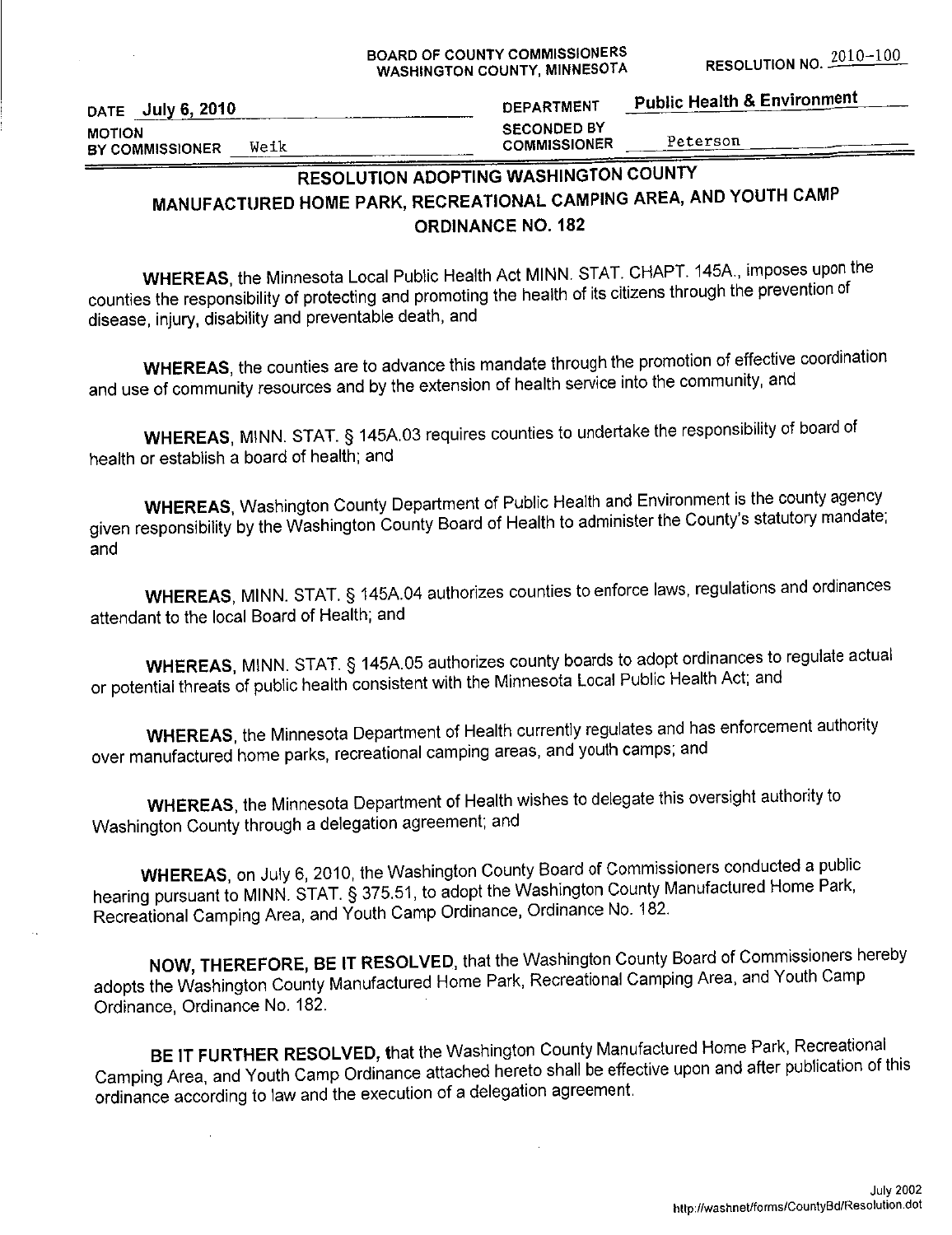ATTEST: COUNTY ADMINISTRATOR h -4 Mra CHAIRMAN, COUNTY BOARD

|                  | YES | NO |
|------------------|-----|----|
| <b>HEGBERG</b>   | х   |    |
| <b>KRIESEL</b>   |     |    |
| <b>PETERSON</b>  | х   |    |
| <b>PULKRABEK</b> | x.  |    |
| WEIK             |     |    |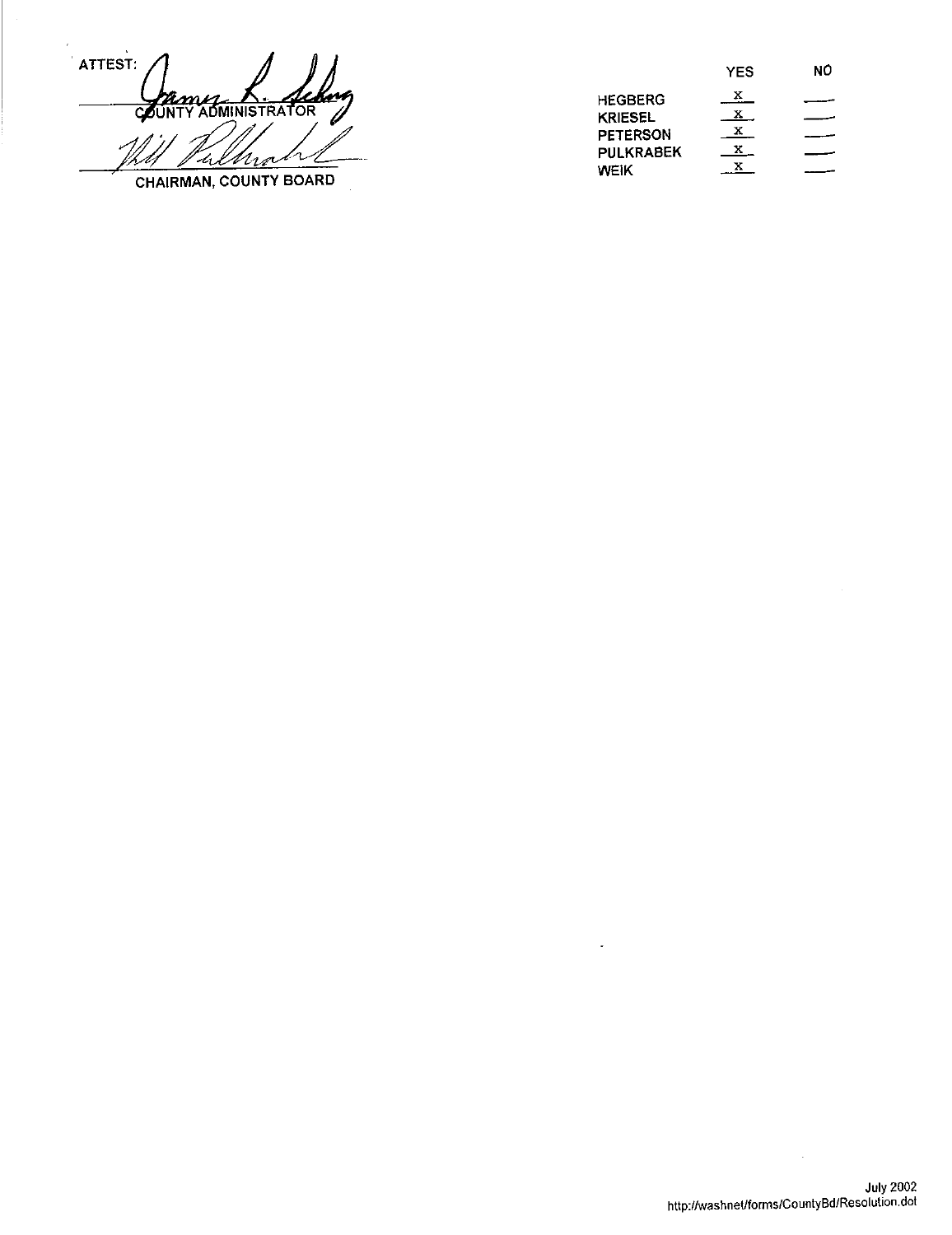# **WASHINGTON COUNTY** MANUFACTURED HOME PARK, RECREATIONAL CAMPING AREA, AND YOUTH CAMP ORDINANCE **TABLE OF CONTENTS**

| <b>Section 1</b> |                                                                                                                          |
|------------------|--------------------------------------------------------------------------------------------------------------------------|
| <b>Section 2</b> |                                                                                                                          |
| <b>Section 3</b> |                                                                                                                          |
| <b>Section 4</b> |                                                                                                                          |
| <b>Section 5</b> |                                                                                                                          |
| 5.1              | Manufactured Home Park or Recreational Camping Area License Requirement 6                                                |
| 5.2              |                                                                                                                          |
| 5.3              |                                                                                                                          |
| 5.4              |                                                                                                                          |
| 5.5              |                                                                                                                          |
| 5.6              |                                                                                                                          |
| 5.7              |                                                                                                                          |
| 5.8              |                                                                                                                          |
| 5.9              |                                                                                                                          |
|                  |                                                                                                                          |
| <b>Section 6</b> |                                                                                                                          |
| 6.1              |                                                                                                                          |
| 6.2              |                                                                                                                          |
| 6.3              |                                                                                                                          |
| 6.4              |                                                                                                                          |
| 6.5              |                                                                                                                          |
| <b>Section 7</b> |                                                                                                                          |
| 7.1              |                                                                                                                          |
| 7.2              |                                                                                                                          |
| 7.3              |                                                                                                                          |
| 7.4              |                                                                                                                          |
|                  | . Manufactured Home Park, Recreational Camping Area, or Youth Camps<br>$7.5$<br>With a Food and/or Lodging Establishment |
| <b>Section 8</b> |                                                                                                                          |
| 8.1              |                                                                                                                          |
| 8.2              |                                                                                                                          |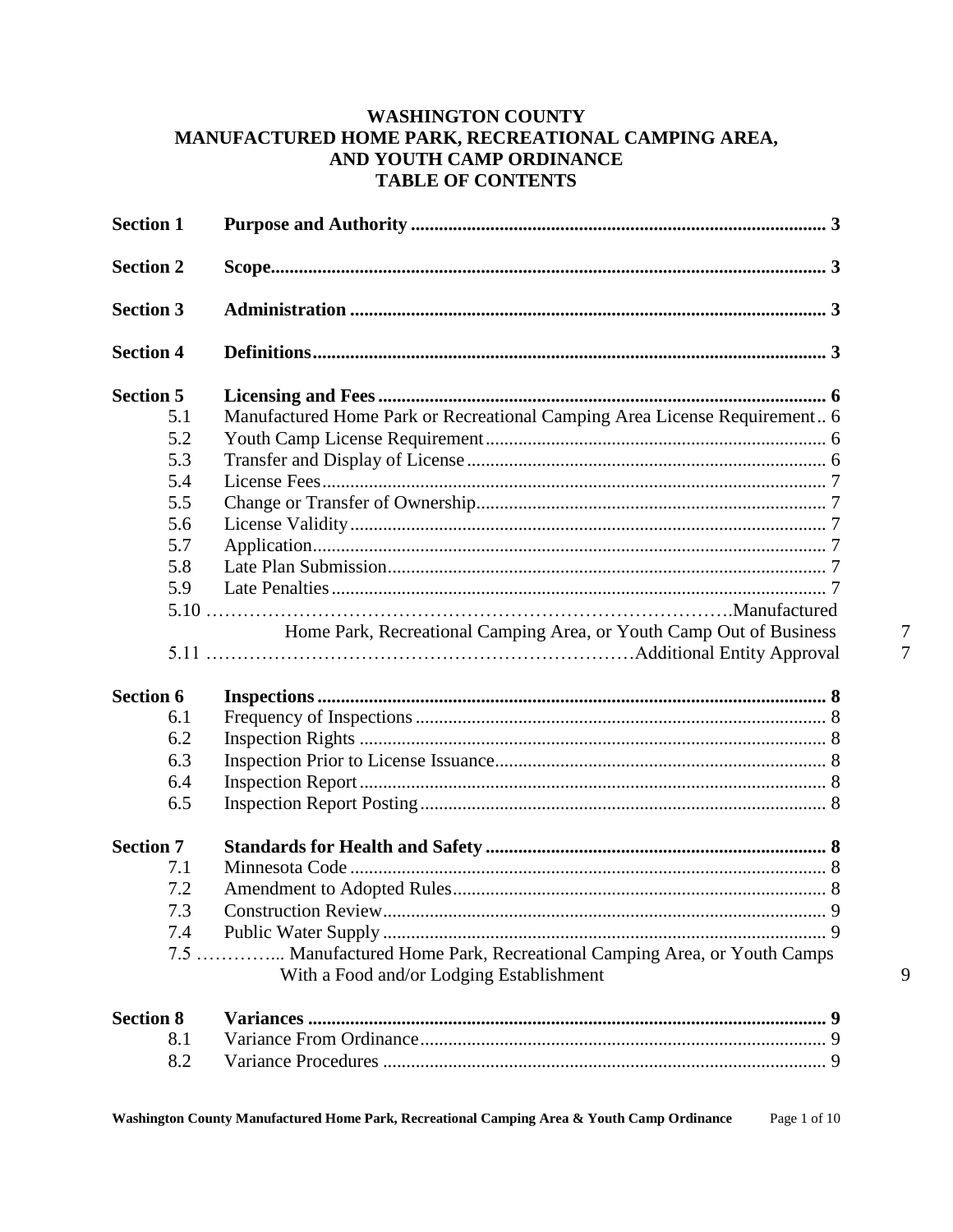| 9.1 |  |
|-----|--|
| 9.2 |  |
| 9.3 |  |
| 94  |  |
|     |  |
|     |  |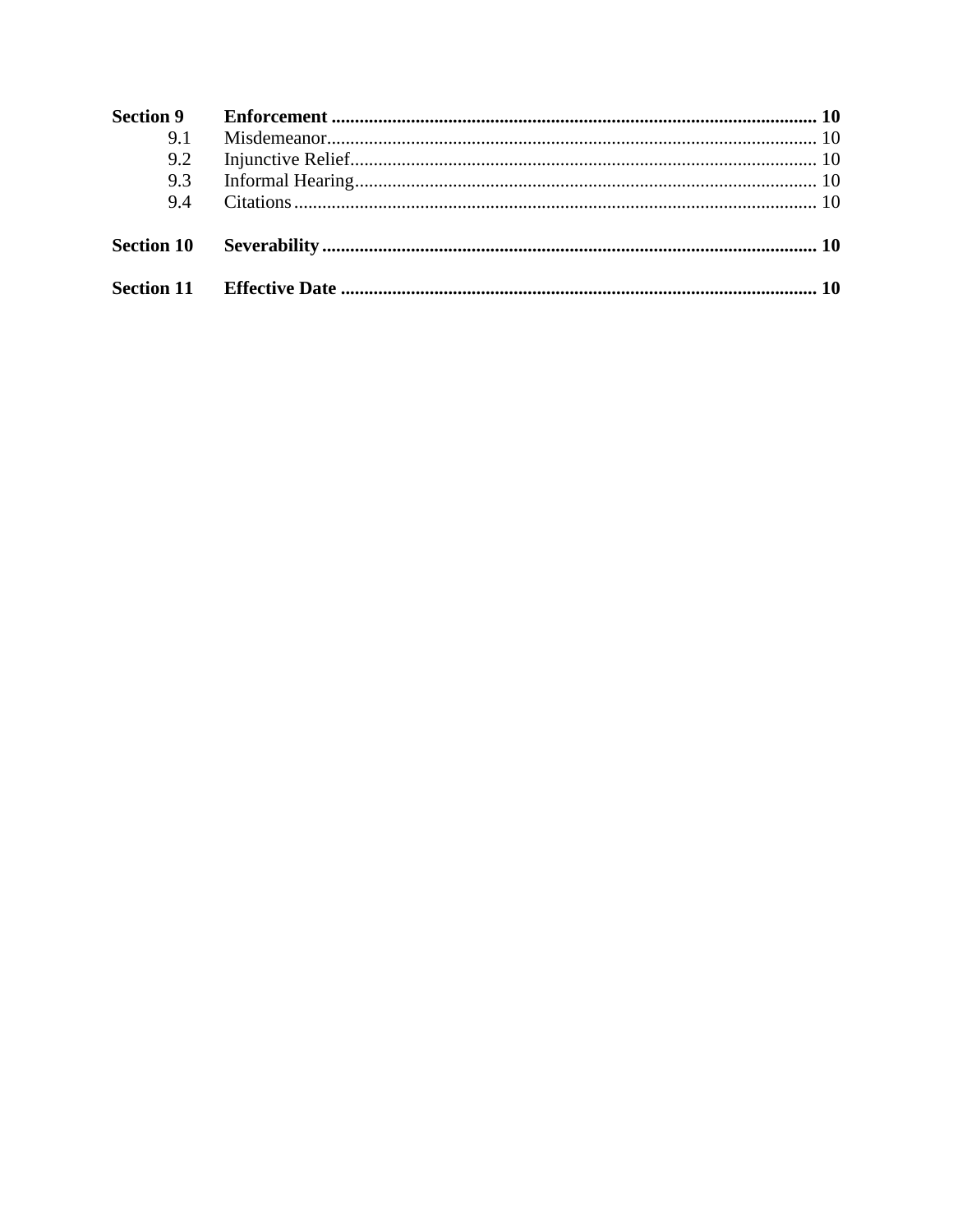## **Manufactured Home Park, Recreational Camping Area, and Youth Camp Ordinance for Washington County**

#### **Section 1 Purpose and Authority**

- **1.1** The purpose of this Ordinance is to establish standards and authority to protect the public health, safety and general welfare of the people of Washington County pursuant to powers granted under Minnesota Statutes, Chapters 144.71 to 144.74, 145A, 157, 327.14 to 327.28, and 375, as now constituted and from time to time amended.
- **1.2** This Ordinance establishes minimum standards, as defined in Minnesota Rules, Chapter 4630 and this Ordinance, for Manufactured Home Parks, Recreational Camping Areas, and Youth Camps which are located in Washington County, Minnesota, so that health and safety hazards will be minimized. Whenever, and if, this Ordinance conflicts with other applicable laws, regulations and ordinances, the most restrictive shall prevail.
- **1.3** A Manufactured Home Park, Recreational Camping Area, or Youth Camp that meets the definition of a Public Water Supply must comply with Minnesota Rules, Chapter 4720 and the Safe Drinking Water Act (Minnesota Statutes, sections 144.381 to 144.387).

### **Section 2 Scope**

**2.1** This Ordinance shall be applicable to all Manufactured Home Parks, Recreational Camping Areas, and Youth Camps which are located in Washington County.

# **Section 3 Administration**

- **3.1** This Ordinance shall be administered by the Washington County Department of Public Health and Environment, hereinafter referred to as the "Department" or the "Health Authority."
- **3.2** All of the provisions of the Washington County Administrative Ordinance shall apply as if fully set forth herein.

#### **Section 4 Definitions**

- **4.1** Definitions of words, phrases, and terms used in this Ordinance shall be those set forth in Minnesota Statutes, section 327.14, Minnesota Statutes, section 144.71, Minnesota Rules, part 4630.1900, and the Washington County Administrative Ordinance. The following words shall have the following meanings:
- (1) **Approved** shall mean acceptable to the Health Authority based on a determination of conformity with principles, practices, and generally recognized standards that protect public health.
- (2) **Category A Site** shall mean any Manufactured Home Park or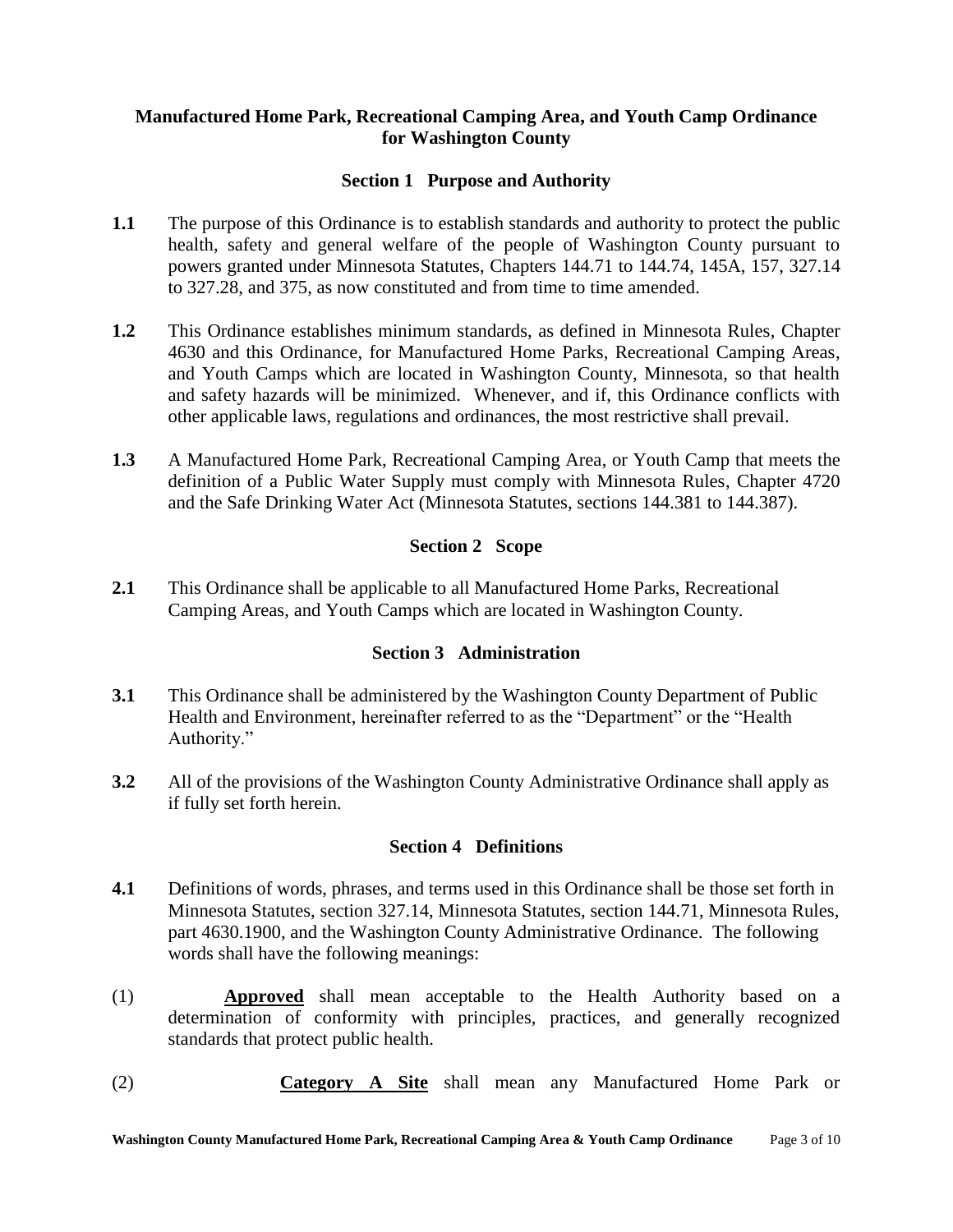Recreational Camping Area that meets one or more of the following conditions:

- (A) has a public swimming pool;
- (B) draws its drinking water from a surface water supply; or
- (C) has fifty (50) or more sites.
- (3) **Category B Site** shall mean any Manufactured Home Park or Recreational Camping Area that is not a Category A. Site.
- (4) **Change or Transfer of Ownership** shall mean a legal transaction whereby the ownership of a Manufactured Home Park, Recreational Camping Area, or Youth Camp is changed from one Person to another Person. This transaction can occur by sale, exchange, repossession or other legal means.
- (5) **Clean** shall mean free from insects, vermin and debris and free from physical, chemical and microbial substances discernable by ordinary sight or touch, by ultraviolet light, or by artificial light.
- (6) **County** shall mean Washington County.
- (7) **County Board** shall mean the Washington County Board of Commissioners.
- (8) **Department** shall mean the Washington County Department of Public Health and Environment and shall be synonymous with the term "Health Authority."
- (9) **Health Authority** shall mean the Washington County Department of Public Health and Environment, its Director or other designated agent. The term Health Authority is synonymous with "Department."
- (10) **Imminent Health Hazard** shall mean a significant threat or danger to health that exists when there is evidence to show that a product, practice, circumstance, or event creates a situation that requires immediate correction or cessation of operation.
- (11) **Licensee** shall mean the Person who has been given the authority by the issuance of a license by the County to establish, operate, manage, and/or maintain a facility or activity regulated by County ordinances or as otherwise designated in the County Ordinance.
- (12) **Manufactured Home Park** shall mean any site, lot, field or tract of land upon which two or more occupied manufactured homes are located, either free of charge or for compensation, and includes any building, structure, tent, vehicle, or enclosure used or intended for use as part of the equipment of the Manufactured Home Park.
- (13) **Person** shall mean an individual, firm, corporation, partnership, association, or other entity including the United States government, any interstate body, the state, and any agency, department, or political subdivision of the state.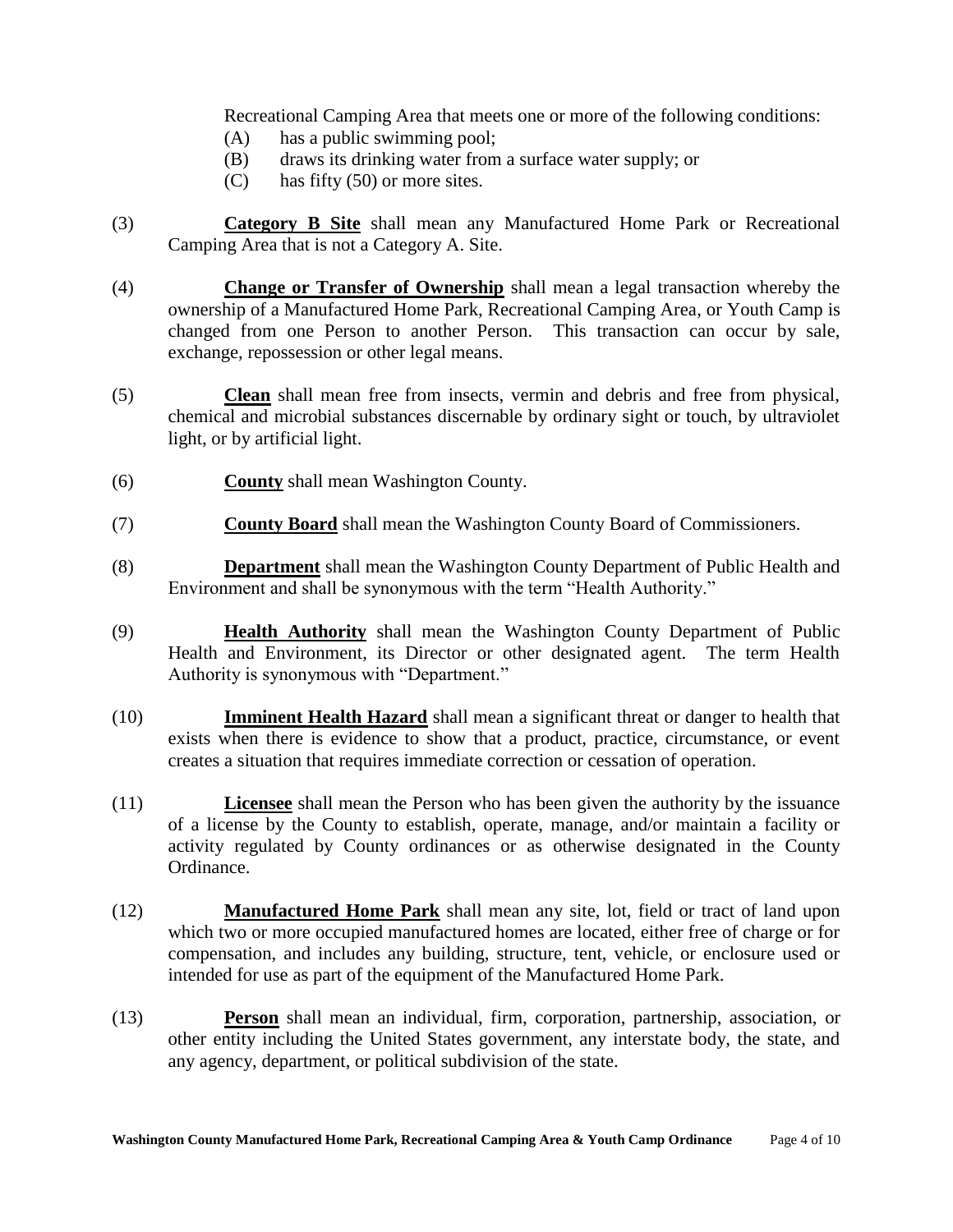- (14) **Public Water Supply** shall have the meaning given to "public water system" in the Federal Safe Drinking Water Act.
- (15) **Public Water System** shall mean a system for the provision to the public of water for human consumption through pipes or, after August 5, 1998, other constructed conveyances, if such system has at least (15) fifteen service connections or regularly serves an average of at least (25) twenty-five individuals daily at least sixty (60) days out of the year. Such term includes: any collection, treatment, storage, and distribution facilities under control of the operator of such system and used primarily in connection with such system; and any collection or pretreatment storage facilities not under such control which are used primarily in connection with such system. Such term does not include any "special irrigation district." A public water system is either a "community water system" or a "non-community water system."
- (16) **Recreational Camping Area** shall mean any area, whether provided privately or publically owned, used on a daily, nightly, weekly, or longer basis for the accommodation of five (5) or more tents or Recreational Camping Vehicles free of charge or for compensation. Recreational Camping Area excludes:
	- (A) Children"s Camps;
	- (B) industrial camps;
	- (C) migrant labor camps, as defined in Minnesota Statutes and State Commissioner of Health rules;
	- (D) United States forest service camps;
	- (E) State forest service camps;
	- (F) State wildlife management areas or state-owned public areas which are restricted in use to picnicking and boat-landing; and
	- (G) temporary holding areas for self-contained Recreational Camping Vehicles created by and adjacent to motor sports facilities, if the chief law enforcement officer of an affected jurisdiction determines that it is in the interest of public safety to provide a temporary holding area.

# (17) **Recreational Camping Vehicle** shall mean:

- (A) any vehicular, portable structure built on a chassis, designed to be used as temporary dwelling for travel, recreation, and vacation uses;
- (B) any structure designed to be mounted on a truck chassis for use as a temporary dwelling for travel, recreation, and vacation;
- (C) any portable, temporary dwelling to be used for travel, recreation, and vacation, constructed as an integral part of a self-propelled vehicle; and
- (D) any folding structure, mounted on wheels and designed for travel, recreation, and vacation use.
- (18) **Seasonal** shall mean an operation which is closed five (5) or more consecutive months of the year or more.
- (19) **Special Event Recreational Camping Area** shall mean a recreational camping area which operates no more than two (2) times annually and for no more than fourteen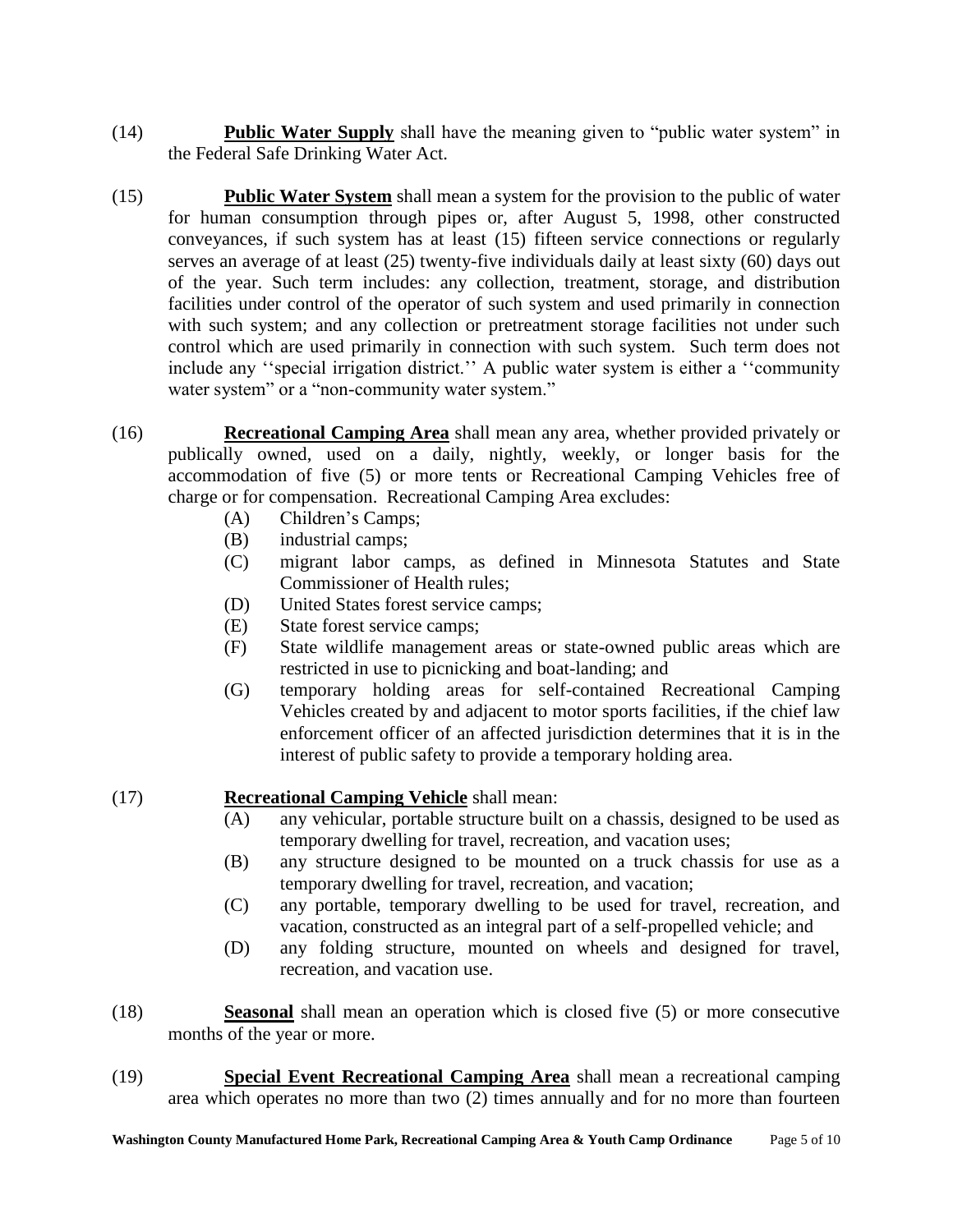(14) consecutive days.

(20) **Youth Camp or Children's Camp** shall mean a parcel or parcels of land with permanent buildings, tents, or other structures together with appurtenances thereon, established or maintained as living quarters where both food and beverage service and lodging or the facilities therefore are provided for ten (10) or more minors, operated continuously for a period of five (5) days or more each year for educational, recreational or vacation purposes, and the use of the camp is offered to minors free of charge or for payment of a fee. The term "Youth Camp" in this ordinance shall by synonymous with Children"s Camp. This definition does not include the following:

- (A) cabin and trailer camps;
- (B) fishing and hunting camps;
- (C) resorts;
- (D) penal and correctional camps;
- (E) industrial and construction camps;
- (F) homes operated for the care or treatment of children and for the operation of which a license is required under the provisions of Minnesota Chapter 257.

A Youth Camp which also offers lodging and/or food and beverage services for adults does not fall under this definition and must obtain a license to operate as a Recreational Camping Area, Lodging Establishment, Food Establishment and/or other appropriate license.

(21) **Variance** shall mean a modification or variation to the requirements of this Ordinance where it is determined that, by reason of exceptional circumstances, the strict enforcement of this Ordinance would cause unnecessary hardship.

#### **Section 5 Licensing, Permits and Fees**

- **5.1** No Person shall operate a Manufactured Home Park or Recreational Camping Area, as defined in Minnesota Statutes, section 327.14 or this Ordinance, unless a license for the current year of the applicable type shall have been obtained pursuant to this Ordinance from the Health Authority.
- **5.2** No Person shall operate a Youth Camp as defined in Minnesota Statutes, section 144.71 or this Ordinance, unless a license for the current year shall have been obtained pursuant to this Ordinance from the Health Authority.
- **5.3** Only a Person who complies with the requirements of this Ordinance shall be entitled to receive a license. Licenses shall not be transferable as to Person or place. The original copy of all licenses obtained for a Manufactured Home Park, Recreational Camping Area, or Youth Camp shall be conspicuously located for public inspection.
- **5.4** Fees for licenses and other services shall be those established by the County Board. Additional fees may be charged for each additional service which is separate, distinct or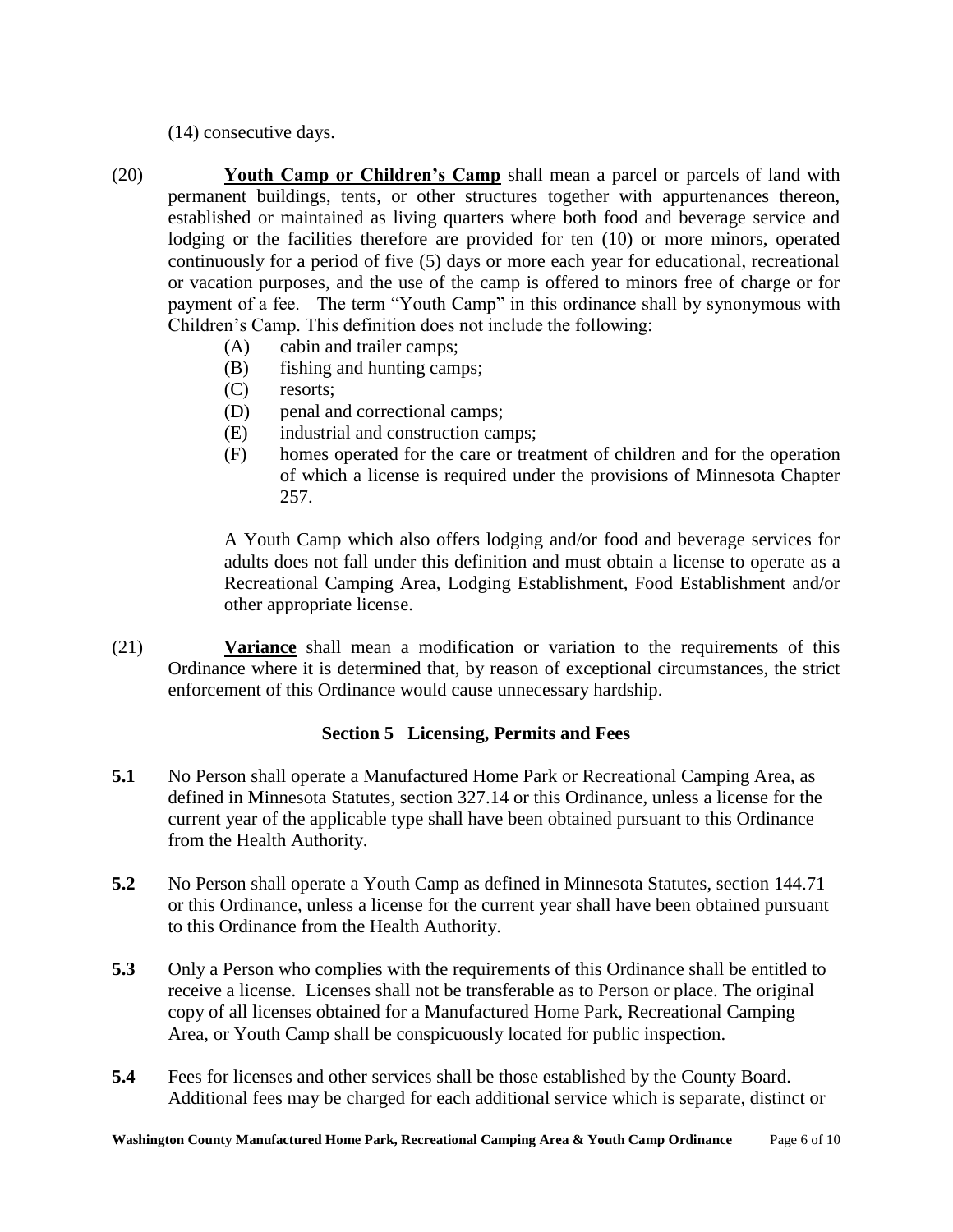unique as determined by the Health Authority.

- **5.5** Manufactured Home Parks, Recreational Camping Areas, or Youth Camps that Change Ownership or otherwise begin operations at various times during the year shall have their license fees prorated as follows:
	- (1) Seventy-five percent (75%) of the total required license fees for establishments beginning operations on or after April 1, but before July 1;
	- (2) Fifty percent (50%) of the total required license fees for establishments beginning operations on or after July 1, but before October 1;
	- (3) Twenty-five percent (25%) of the total required license fees for establishments beginning operations on or after October 1, but on or before December 31.

This proration of license fees is applicable only to the total required license fee. It does not include any required plan review fees or other fees which may be applicable. Proration of fees does not apply to Manufactured Home Parks, Recreational Camping Areas, or Youth Camps that operate on a Seasonal basis.

- **5.6** Licenses are valid through December 31 annually. License renewal applications shall be received by the Health Authority by December 1 of each year.
- **5.7** The application for licenses shall be made on forms furnished by the Health Authority and shall set forth the general nature of the business, the location, and other information as the Health Authority may require. The issuance of such licenses and their maintenance, termination and administration shall be in accordance with and subject to all conditions of the Washington County Administrative Ordinance relative to the general requirements for licenses in Washington County.
- **5.8** If the Health Authority receives plans and specifications for a Manufactured Home Park, Recreational Camping Area, or Youth Camp less than thirty (30) calendar days before construction or extensive remodeling begins, fifty percent (50%) of the original plan review fee will be assessed for a late fee.
- **5.9** Late penalty fees for Manufactured Home Parks, Recreational Camping Areas, and Youth Camps shall be assessed as described in the Administrative Ordinance.
- **5.10** An existing Manufactured Home Park, Recreational Camping Area, or Youth Camp that has been out of business or closed for more than thirty (30) calendar days or an existing Seasonal Manufactured Home Park, Recreational Camping Area, or Youth Camp closed for one season is considered a new establishment when re-opening with the same ownership and is subject to a pre-licensing inspection.
- **5.11** A license granted by the Department means that the requirements of the Department for conducting the licensed business have been met. There may be additional legal requirements, including requirements from other governmental entities that must be met in order to conduct the business. The granting of a license by the Department does not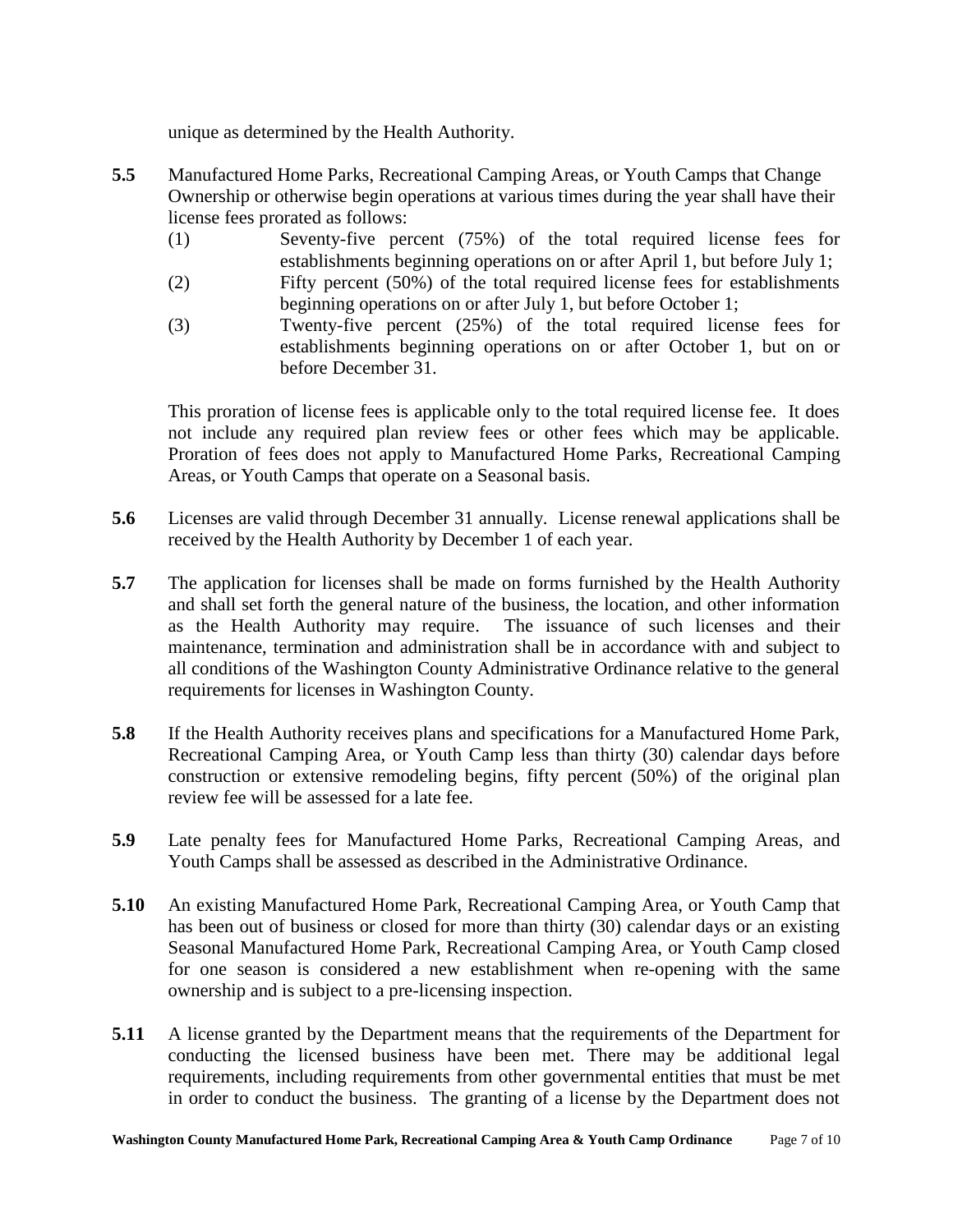exempt the business from any additional legal requirements, nor does it mean those requirements have been met.

## **Section 6 Inspections**

- **6.1** The Health Authority shall inspect licensed Manufactured Home Parks, Recreational Camping Areas, or Youth Camps as frequently as necessary to ensure compliance with this Ordinance; but not less often than established in State Rules.
- **6.2** The Health Authority shall have the right to enter and have access to the Manufactured Home Park, Recreational Camping Area, or Youth Camp at any time during the conduct of business. No persons shall interfere with or hinder the Health Authority in the performance of its duties or refuse to permit the Health Authority to make such inspections.
- **6.3** The Health Authority shall inspect each Manufactured Home Park, Recreational Camping Area, or Youth Camp prior to issuing a license for a new establishment or change of ownership. A license shall not be issued until the corrections required by the Health Authority, as a result of the pre-licensing inspection, have been made to the satisfaction of the Health Authority.
- **6.4** Each inspection report may be posted by the Health Authority, not in a public area, and such inspection report shall not be defaced or removed by any person except the Health Authority. The posting of the inspection report shall constitute service of an official notification by the Health Authority. The Health Authority may, in lieu of posting such reports, deliver it in person to the Licensee or his authorized agent, or deliver it by certified or registered mail. A copy of the inspection report shall be filed with the records of the Health Authority.
- **6.5** All Licensees, owners or operators of a Manufactured Home Park, Recreational Camping Area, or Youth Camp having a report posted or having received a report giving notification of one or more violations of this Ordinance shall correct or remove each violation in the length of time determined by the Health Authority. The length of time for the correction or removal of each such violation shall be noted on the inspection report. The failure to remove or correct each such violation within the time period noted on the inspection report shall constitute a separate violation of this Ordinance.

# **Section 7 Standards for Health, Safety and Nuisance Prevention**

- **7.1** Minnesota Rules, Chapter 4630, Minnesota Statutes, sections 144.71 to 144.74, 327.14 to 327.28, and any future revisions thereof are hereby adopted by reference and made a part of this Ordinance.
- **7.2** Minnesota Rules, part 4630.2000, Subpart 1, is amended to read as follows: "General. The application for a primary license, or for a renewal license to operate a Manufactured Home Park or Recreational Camping Area, as defined by Minnesota Statutes, section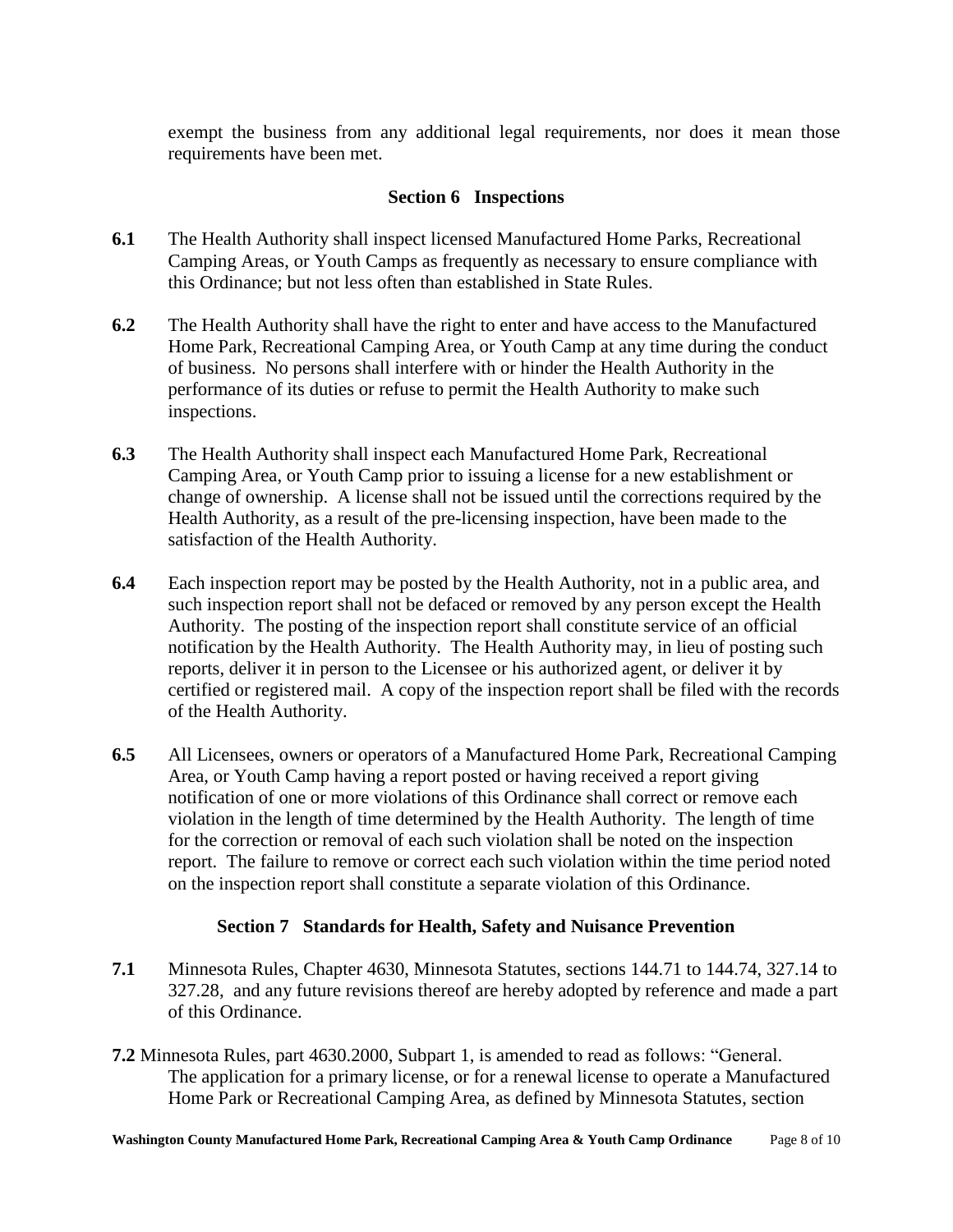327.14, must be accompanied by fees which shall be established by the Washington County Board of Commissioners."

- **7.3** Whenever a Manufactured Home Park, Recreational Camping Area, or Youth Camp which would be licensed under the provisions of this Ordinance is constructed, remodeled or expanded, properly prepared plans and specifications for each construction, remodeling or expansion shall be submitted, along with the appropriate plan review fee to the Health Authority for review and approval at least thirty (30) calendar days prior to the time that construction, remodeling or expansion is begun. The plans and specifications shall include the contents listed in Minnesota Statutes, section 327.16, subdivision 2. The plans and specifications shall be submitted in the form requested by the Department. The facility shall be constructed and finished in accordance with the approved plans.
- **7.4** A Manufactured Home Park, Recreational Camping Area, or Youth Camp that meets the definition of a Public Water Supply must comply with Minnesota Rules, Chapter 4720 and the Safe Drinking Water Act (Minnesota Statutes, sections 144.381 to 144.387).
- **7.5** Manufactured Home Parks, Recreational Camping Areas, or Youth Camps with a Public Pool, Food Establishment, Lodging Establishment, or a Subsurface Sewage Treatment System shall also comply with the Washington County Public Pool Ordinance, Food Code Ordinance, Lodging Establishment Ordinance, and Subsurface Sewage Treatment System Ordinance.

## **Section 8 Variances**

- **8.1** A Variance from this Ordinance may be granted if it is deemed that the strict enforcement of any provision of the standards of the Ordinance would cause unnecessary hardship or that strict conformity with the standards would be unreasonable, impractical, or not feasible under the circumstances. The Department may permit a Variance upon such conditions as it may prescribe for management consistent with the general purposes and intent of the applicable Ordinance and all other applicable state and local regulations and laws.
- **8.2** Variances will be granted in accordance with the procedures defined in the Washington County Administrative Ordinance and Minnesota Rules, part 4717.7000, subparts 1 (E) and 1 (F).

# **Section 9 Enforcement**

- **9.1** Any Person who violates a provision of this Ordinance shall be guilty of a misdemeanor and upon conviction shall be punished as provided by law. A separate offense shall be deemed committed upon each day during or on which a violation occurs or continues.
- **9.2** In addition to any other remedy provided by law, in the event of a violation or a threat of violation of this Ordinance, the Health Authority may take appropriate action to enforce this Ordinance, including application of injunctive relief, action to compel performance,